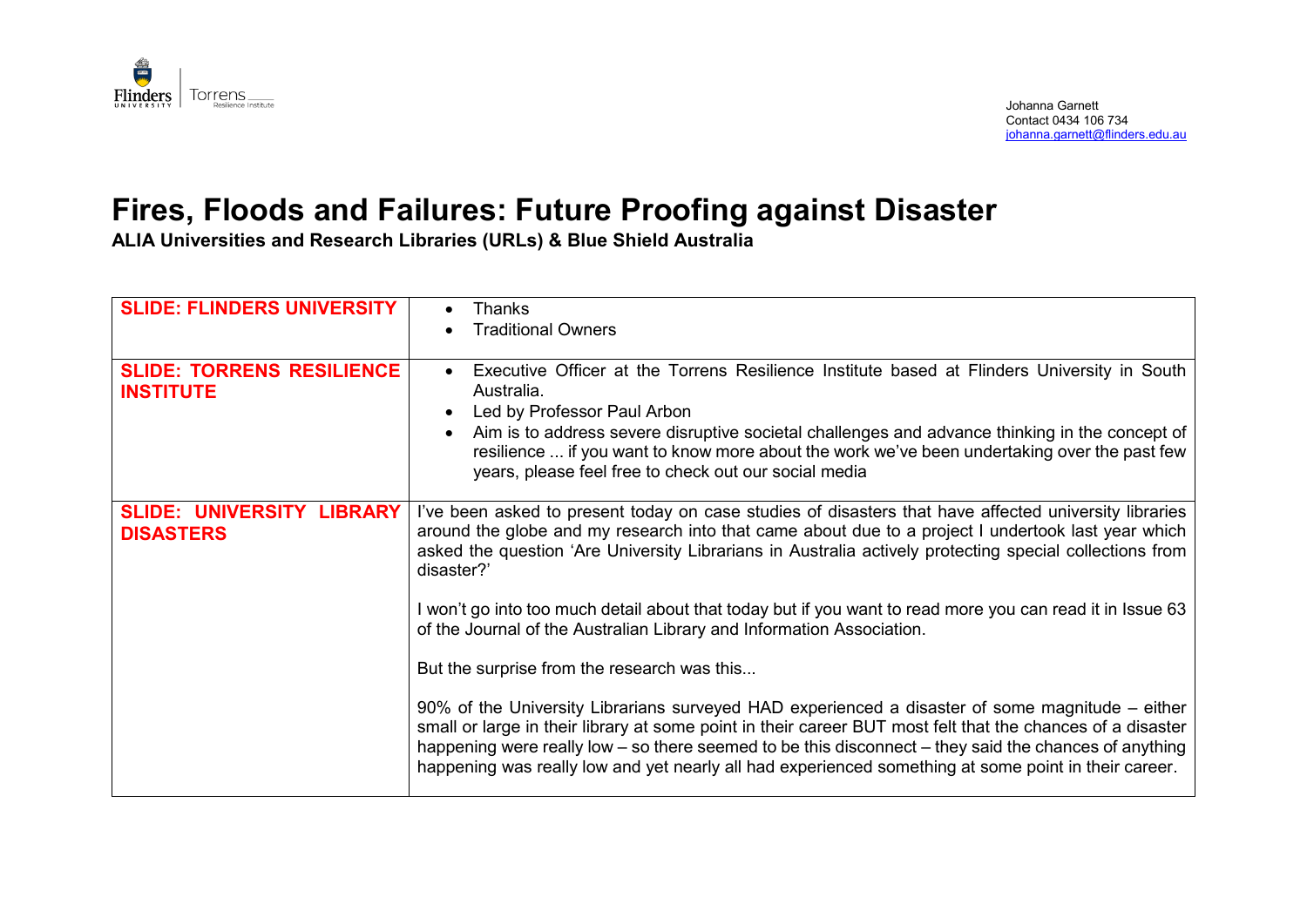

|                                                                           | In addition to this someone made a comment on social media about why was I was bothering to even<br>look into university library disasters - nothing even happens!!!                                                                                                                                                                                                                                                                                                                                                                                                                                                                                                                      |
|---------------------------------------------------------------------------|-------------------------------------------------------------------------------------------------------------------------------------------------------------------------------------------------------------------------------------------------------------------------------------------------------------------------------------------------------------------------------------------------------------------------------------------------------------------------------------------------------------------------------------------------------------------------------------------------------------------------------------------------------------------------------------------|
|                                                                           | So I think it is fair to say a simple web search will bring up a few examples of library disasters - although<br>then I had to sift through to find the University relevant case studies as part of the literature review. And<br>that is what we will look at now - examples from around the globe of disasters affecting UL and then I<br>hope I can conclude with some thoughts for you to consider                                                                                                                                                                                                                                                                                    |
|                                                                           | Primarily the limited research on emergency management in libraries has focussed on case study<br>examples of first hand experiences; practical advice on developing an emergency management plan<br>or how to recover and restore items held within the Library such as sodden books, smoke affected<br>journals or damaged items held within special collections which need specific expertise for handling                                                                                                                                                                                                                                                                             |
|                                                                           | We will now look at a few examples and then conclude with some thoughts about how can utilise the<br>lessons learnt from these examples and consider them for ourselves                                                                                                                                                                                                                                                                                                                                                                                                                                                                                                                   |
| <b>SLIDE:</b><br><b>Hurricane</b><br>Katrina,<br><b>Tulane University</b> | We talk a lot in emergency management about the effect of a changing climate and how we<br>may adapt to that and what challenges we may face in the future $-$ in particular more extreme<br>weather events.                                                                                                                                                                                                                                                                                                                                                                                                                                                                              |
|                                                                           | There was a report just published by Dr Robert Glasser who served as Special Representative<br>of the UN Secretary General for Disaster Risk Reduction and Head of the UN Office for Disaster<br>Risk Reduction – Robert is actually based here in Canberra at the moment as a Visiting Fellow<br>at the Australian Strategic Policy Institute – he recently release a report entitled "Preparing for<br>the Era of Disasters' which discusses in more detail about how climate change/ADAPTION will<br>affect Australia and how the as the frequency and severity of sudden onset hazards occur, they<br>are also likely to be concurrent extreme events following in closer succession. |
|                                                                           | So let's look at a few examples of how extreme weather has impacted on Uni libraries                                                                                                                                                                                                                                                                                                                                                                                                                                                                                                                                                                                                      |
|                                                                           | Prior to Katrina, Tulane University was the largest private employer in the city of New Orleans<br>Katrina closed the university campus for over 4 months, only the second time in history the uni<br>had to close, the first being the civil war!                                                                                                                                                                                                                                                                                                                                                                                                                                        |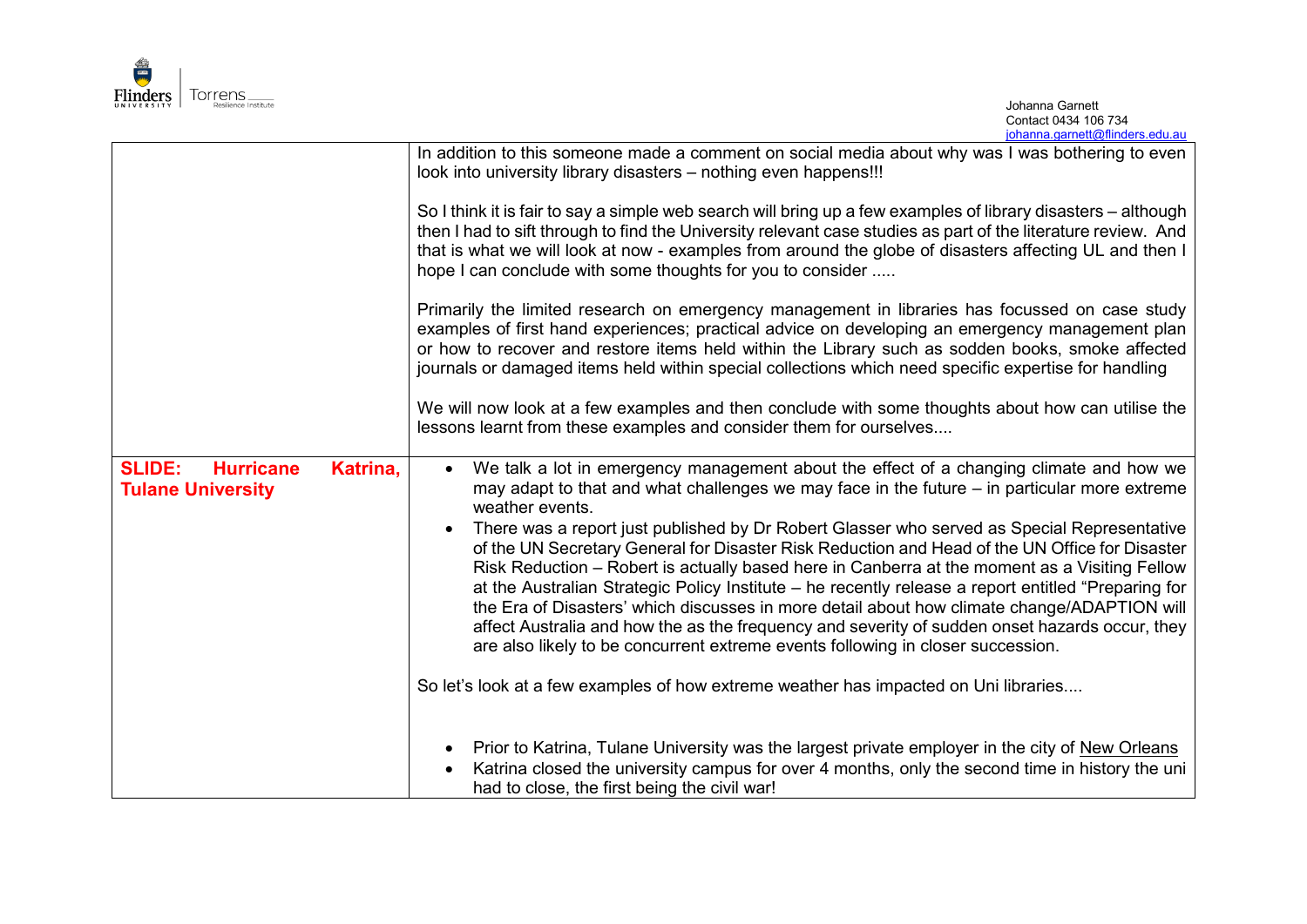

|                                                                                                     | When Hurricane Katrina struck New Orleans on August 29, 2005, the 40,000 square foot |
|-----------------------------------------------------------------------------------------------------|--------------------------------------------------------------------------------------|
| basement of the Howard-Tilton Memorial Library was flooded with more than eight feet of water.      |                                                                                      |
| Four feet of water filled the basement of the library annex in Jones Hall. These areas housed       |                                                                                      |
| the library's special collections, the Maxwell Music Library, and a very large collection of        |                                                                                      |
| government documents.                                                                               |                                                                                      |
| Due to serious flooding and damage to nearby neighborhoods, the library was inaccessible to         |                                                                                      |
| reconnaissance teams for several days. In that time, the standing water in the basement,            |                                                                                      |
| combined with the lack of electricity (and, thus, lack of temperature control and air circulation), |                                                                                      |
| lead to high humidity and temperature and thus the development of mold in the library at large.     |                                                                                      |
| Took a month to remove all the water from the basement.                                             |                                                                                      |
| The damage from the flooding was significant. Basement walls were coated in slime and muck.         |                                                                                      |
| Furniture and shelving had floated to the corners of the space, dislodging the materials that they  |                                                                                      |
| once had housed, and subjecting them to submersion.                                                 |                                                                                      |
| The Maxwell Music Library had held more than 43,000 titles including books, scores, journals,       |                                                                                      |
| and many rare and historic sound recordings on CD and LP. More than 70 percent of the printed       |                                                                                      |
| books and scores were salvaged for restoration, but no recordings could be saved. The               |                                                                                      |
| Government Documents Archive, which had held over 500,000 volumes, lost 90% of its                  |                                                                                      |
| collection. Nearly all of the salvaged government documents were trapped in storage units           |                                                                                      |
| containers that had to be ripped apart to get at the saturated material inside.                     |                                                                                      |
| A very large Microforms area on the north side of the basement had held more than 30,000            |                                                                                      |
| titles of facsimile collections of rare or scholarly material and newspaper archives. Less than     |                                                                                      |
| five percent of these materials could be salvaged because of the damage that lengthy                |                                                                                      |
| immersion in dirty water                                                                            |                                                                                      |
| None of the materials from the original 19th century Howard Collection could be salvaged, due       |                                                                                      |
| to structural wreckage and especially dangerous conditions in that area of the library.             |                                                                                      |
| Also reports of damage by evacuees at other Uni libraries but I could only find a brief mention     |                                                                                      |
| in newspaper report – nothing to substantiate that at this point.                                   |                                                                                      |
| Despite the significant obstacles to success, more than 300,00 important print volumes, 18,000      |                                                                                      |
| reels of microfilm, and 629,711 archival items affected by the storm were salvaged and restored     |                                                                                      |
| To rebuild the physical spaces destroyed because of Katrina's flooding, Tulane University           |                                                                                      |
| developed a Hazard Mitigation and Build-Back Program with funding assistance from the               |                                                                                      |
| Federal Emergency Management Agency (FEMA). The program led to the construction of two              |                                                                                      |
| additional floors on top of the existing Howard-Tilton Memorial Library building. This addition,    |                                                                                      |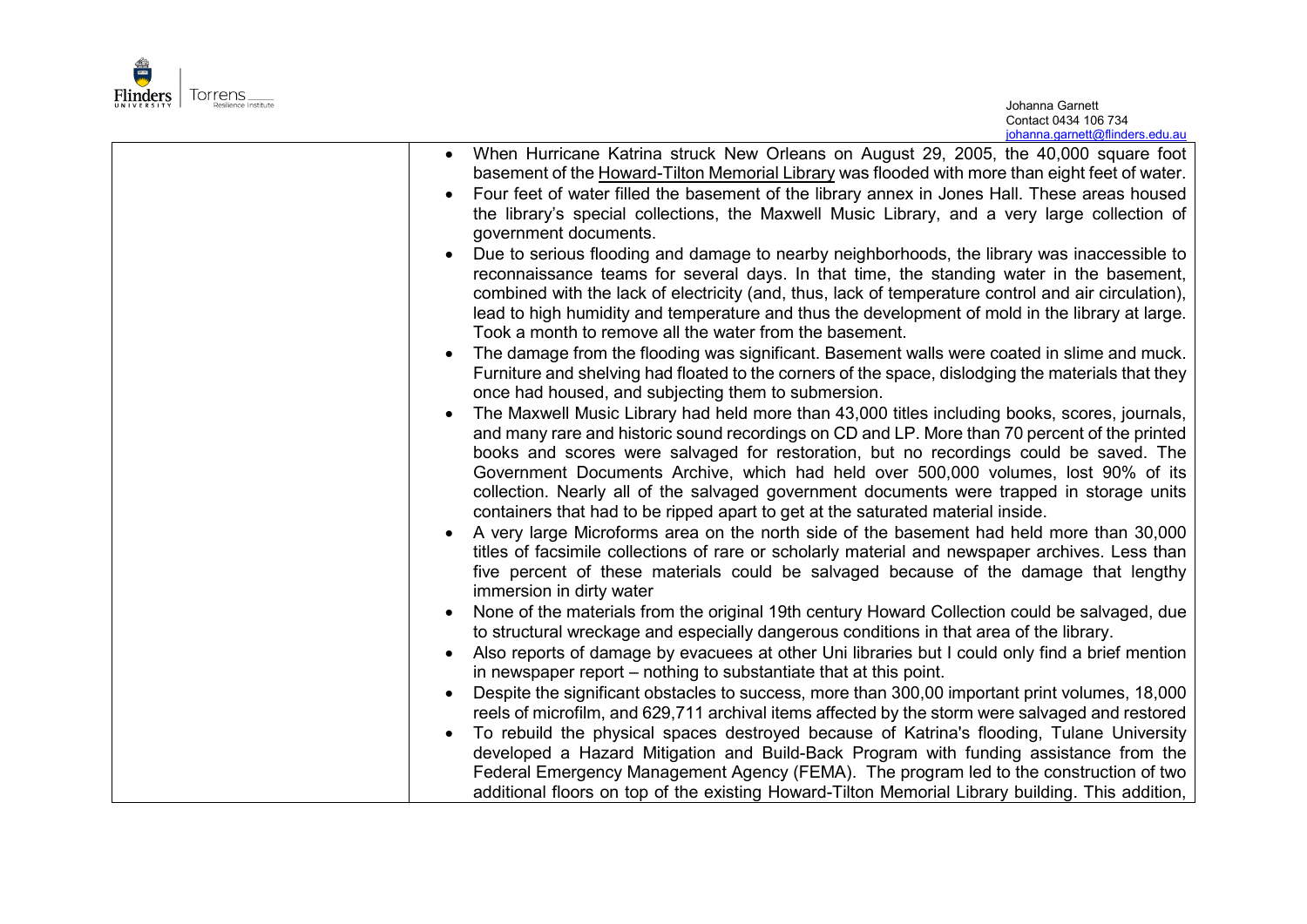

|                                                                          | completed in early spring 2016, houses elements of the library that were formerly located in its<br>basement, as well as elements from the flooded lower special collections stacks level of Jones<br>Hall. The new floors provided replacement of lost library spaces as well as the replacement<br>and relocation of the building's primary mechanical and electrical systems, which were also<br>destroyed.                                                                                                                                                                                                                                                                                                                                                                                                                                                                                                                                                |
|--------------------------------------------------------------------------|---------------------------------------------------------------------------------------------------------------------------------------------------------------------------------------------------------------------------------------------------------------------------------------------------------------------------------------------------------------------------------------------------------------------------------------------------------------------------------------------------------------------------------------------------------------------------------------------------------------------------------------------------------------------------------------------------------------------------------------------------------------------------------------------------------------------------------------------------------------------------------------------------------------------------------------------------------------|
| <b>SLIDE:</b><br><b>McNeese</b><br><b>State</b><br><b>University</b>     | Hurricane Rita in 2005. Cat 3 when it hit land, a month after Katrina, caused 120 deaths, total<br>$\bullet$<br>damages amounted to over \$10.5 billion.<br>McNeese State University Library suffered flooding and two consecutive years of mould growth<br>and I have no doubt we will start seeing literature about more recent hurricanes and the impact<br>they had on university libraries as the following years progress                                                                                                                                                                                                                                                                                                                                                                                                                                                                                                                               |
| <b>SLIDE: Oakland</b>                                                    | This is a more recent example, occurring in February this year<br>$\bullet$<br>When the Polar Vortex hit the USA, it caused the fire suppression water lines to freeze within<br>$\bullet$<br>the café area of the library.<br>These burst at about 5am<br>The library was closed for several days<br>I found this short news clip which shows you some of the damage<br>$\bullet$<br><b>INSERT</b> video here<br>It did re-open about a week later with limited services                                                                                                                                                                                                                                                                                                                                                                                                                                                                                     |
| <b>SLIDE: Delmar T. Oviatt Library</b><br>at California State University | In this example, we look at how the physical infrastructure played a part in a lengthy<br>$\bullet$<br>recoveryand I suppose highlight that we only know what we think we know till we find out we<br>don't know<br>Earthquakes have caused multiple case studies such as California State University library<br>during the Northridge earthquake in 1994.<br>The epicenter of the 6.7 magnitude quake was about a mile from the California State University,<br>Northridge campus.<br>The Oviatt Library had three structural parts: the original reinforced concrete core building built<br>$\bullet$<br>in the early 1970's and two wings that opened in 1991.<br>The core suffered repairable structural damage and reopened in late 1994. The east and west<br>wings were built as steel frame structures to be more earthquake resistant. However, the<br>earthquake instead gave engineers an education about the performance of steel frame buildings |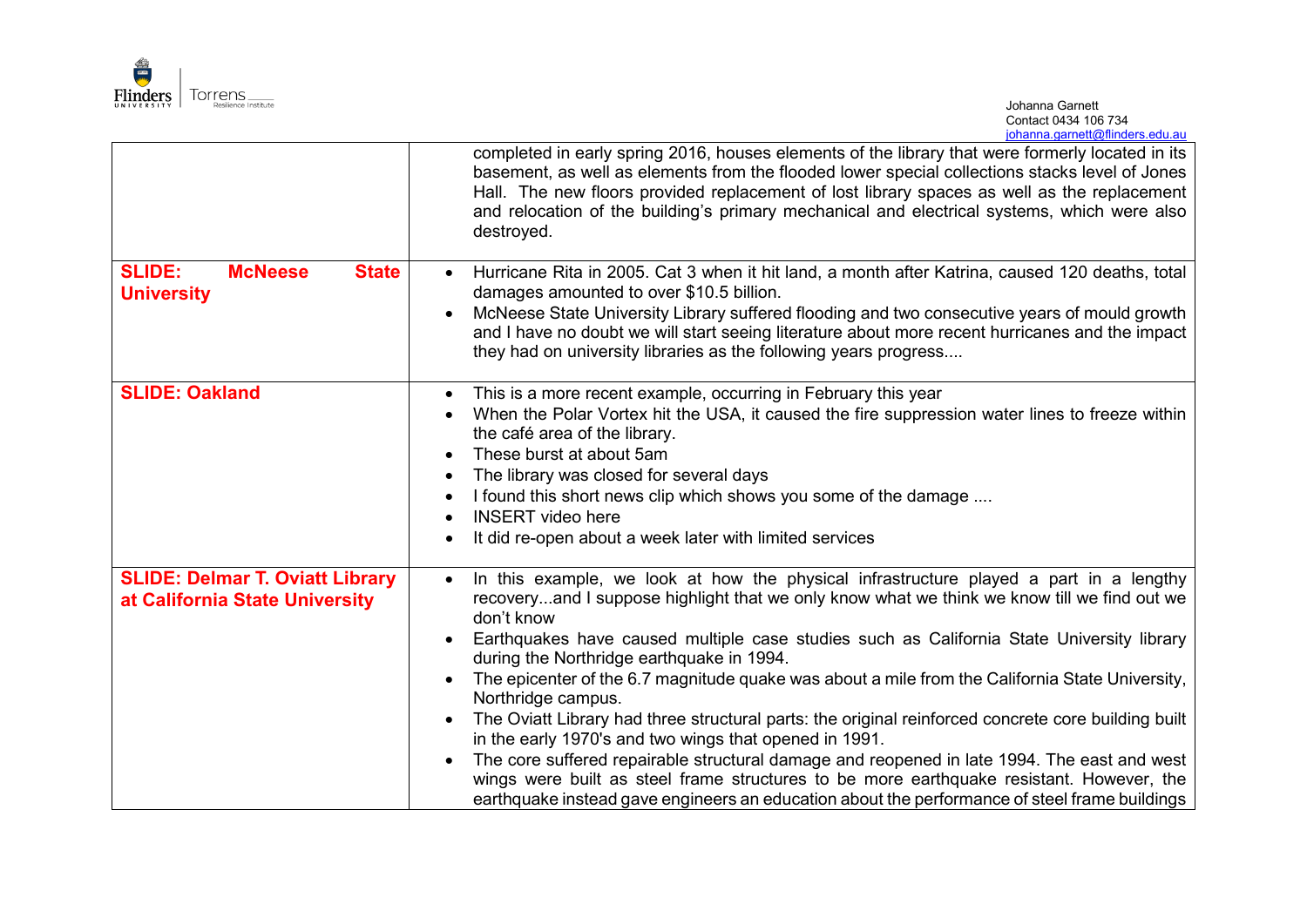

|                                                                                             | in quakes. Severe structural damage to the wings during the earthquake eventually led to<br>demolition and rebuilding of the wings. Four-inch thick steel base plates cracked where the four-<br>story high vertical steel structural columns came into the foundations of the wings.<br>(Reconstruction was completed during the summer of 2000. The wings were reoccupied<br>approximately six and one half years after the earthquake)                                                                                                                                                                                                                                                                                        |
|---------------------------------------------------------------------------------------------|----------------------------------------------------------------------------------------------------------------------------------------------------------------------------------------------------------------------------------------------------------------------------------------------------------------------------------------------------------------------------------------------------------------------------------------------------------------------------------------------------------------------------------------------------------------------------------------------------------------------------------------------------------------------------------------------------------------------------------|
| <b>SLIDE: Barr Smith Library</b>                                                            | An example here of things happening in your surrounding environment that can have an impact<br>$\bullet$<br>In South Australia, the Barr Smith Library at the University of Adelaide suffered a major flood in<br>$\bullet$<br>March 2005 when construction works damaged a fire main on North Terrace Campus.<br>Beaumont (2008) in "The Water Incident" stated that over 200,000 litres of water was released,<br>1.200 sq.m of internal space was damaged, 40 tonnes of mud affected the library, the IT server<br>room was damaged and the incident closed the University for 3 days. There was potential for<br>the flood to close the University for a semester, with projected losses of \$90 million in lost<br>revenue. |
| <b>SLIDE: National and University</b><br><b>Library of Bosnia and</b><br><b>Herzegovina</b> | Again here, examples of how the actions of humans and political unrest can impact on Uni<br>$\bullet$<br>Libraries and highlights the target that libraries are due to their representation of culture, ideas<br>and thoughts homed within them                                                                                                                                                                                                                                                                                                                                                                                                                                                                                  |
|                                                                                             | The library was based in Sarajevo. During the war in Bosnia and Herzegovina, during the siege<br>of Sarajevo, in the night from 25th to 26 August 1992, members of the Army of the Republic of<br>Srpska shelled Vijećnica where the library was located at that time. As a result, many of its<br>archival and library holdings were destroyed.                                                                                                                                                                                                                                                                                                                                                                                 |
| <b>SLIDE: ISIS - University of</b>                                                          | 2014 Islamic State of Iraq and Syria (ISIS) destroyed 8,000 books and 10,000 manuscripts as they                                                                                                                                                                                                                                                                                                                                                                                                                                                                                                                                                                                                                                 |
| <b>Mosul</b>                                                                                | looted and ransacked the library at the University of Mosul.<br>Built in 1967, Mosul University Library was the largest in northern Iraq and one of the largest in                                                                                                                                                                                                                                                                                                                                                                                                                                                                                                                                                               |
|                                                                                             | the Middle East and North Africa<br>When the university was first formed over 60 of the city's largest private libraries donated their<br>$\bullet$                                                                                                                                                                                                                                                                                                                                                                                                                                                                                                                                                                              |
|                                                                                             | historic collections<br>40,000 students at its peak                                                                                                                                                                                                                                                                                                                                                                                                                                                                                                                                                                                                                                                                              |
|                                                                                             | The Medical College Library was the primary repository for rare books and manuscripts<br>$\bullet$                                                                                                                                                                                                                                                                                                                                                                                                                                                                                                                                                                                                                               |
|                                                                                             | Held over 1 million documents including a Quran from the $9th$ Century and had over 600,000<br>items in Arabic language                                                                                                                                                                                                                                                                                                                                                                                                                                                                                                                                                                                                          |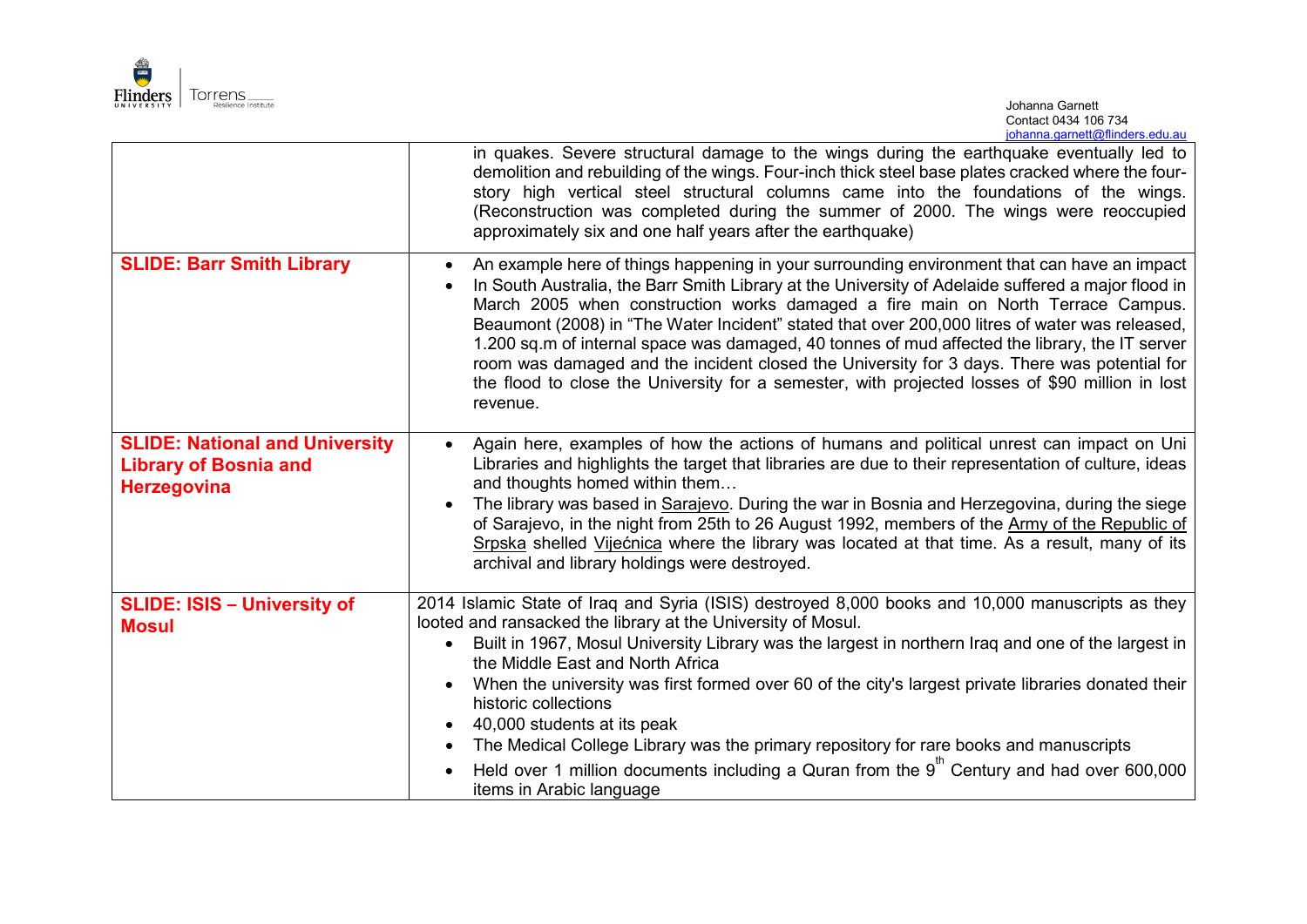

Johanna Garnett Contact 0434 106 734 [johanna.garnett@flinders.edu.au](mailto:johanna.garnett@flinders.edu.au)

|                                                         | • Destroyed 2014-2016 by ISIS forces who destroyed the university campus, in particular the<br>library – occupation was only 32 months<br>Became known to the international community via the Mosul Eye<br>Became the symbol and epicentre of Iraq's cultural rebirth<br>The Mosul Book Bridge campaign was started by a lecturer at the university, with the goal of<br>replacing all the lost books.<br>Challenges have been in getting books to Iraq and 'dumped' books<br>It is quite a well-known case study - I have uploaded a number of videos on my You Tube<br>channel so if you want a deeper dive into anything please feel free to check it out |
|---------------------------------------------------------|--------------------------------------------------------------------------------------------------------------------------------------------------------------------------------------------------------------------------------------------------------------------------------------------------------------------------------------------------------------------------------------------------------------------------------------------------------------------------------------------------------------------------------------------------------------------------------------------------------------------------------------------------------------|
| <b>SLIDE: Institute of Scientific</b>                   | Fire – either by accident or through criminal activity – the impact can be enormous – not just by                                                                                                                                                                                                                                                                                                                                                                                                                                                                                                                                                            |
| <b>Information on Social</b><br><b>Sciences, Moscow</b> | fire, which actually tends to be localised but water damage and soot.<br>In 2015, the Institute of Scientific Information on Social Sciences in Moscow, suffered major                                                                                                                                                                                                                                                                                                                                                                                                                                                                                       |
|                                                         | loses during a fire.                                                                                                                                                                                                                                                                                                                                                                                                                                                                                                                                                                                                                                         |
|                                                         | About 15 per cent of the collection had been damaged at the library, which includes one of the<br>world's richest collections of Slavic language works, as well as documents from Britain, Italy and<br>the US.                                                                                                                                                                                                                                                                                                                                                                                                                                              |
|                                                         | He added that much of the damage was caused by water from the firefighting operations that<br>included 200 firefighters - cause still unknown!                                                                                                                                                                                                                                                                                                                                                                                                                                                                                                               |
| <b>SLIDE: University of KwaZulu-</b>                    | UKZN's Howard College law library. The library was damaged as part of wider unrest on all                                                                                                                                                                                                                                                                                                                                                                                                                                                                                                                                                                    |
| Natal's                                                 | three UKZN campuses as students protested against the increase of university fees. The library<br>- which had been renovated in 1994 - was not entirely destroyed, but was seriously damaged                                                                                                                                                                                                                                                                                                                                                                                                                                                                 |
|                                                         | by fire.                                                                                                                                                                                                                                                                                                                                                                                                                                                                                                                                                                                                                                                     |
|                                                         | Whilst rare, Universities can face protesters, especially if the University is involved in<br>controversial issues or hosting controversial speakers, and libraries may find themselves                                                                                                                                                                                                                                                                                                                                                                                                                                                                      |
|                                                         | unwillingly involved as demonstrated in 2016 when students at University of Sydney protested                                                                                                                                                                                                                                                                                                                                                                                                                                                                                                                                                                 |
|                                                         | against the Federal Education Minister speaking at the Fisher library and riot police were called<br>in. Also South African Institute in Amsterdam.                                                                                                                                                                                                                                                                                                                                                                                                                                                                                                          |
| <b>SLIDE: HALE</b>                                      | Hale Library is the main Kansas State University library.                                                                                                                                                                                                                                                                                                                                                                                                                                                                                                                                                                                                    |
|                                                         | It was dedicated in 1997 after a multiyear renovation and expansion project of the original                                                                                                                                                                                                                                                                                                                                                                                                                                                                                                                                                                  |
|                                                         | campus library building, Farrell Library, which opened in 1927.                                                                                                                                                                                                                                                                                                                                                                                                                                                                                                                                                                                              |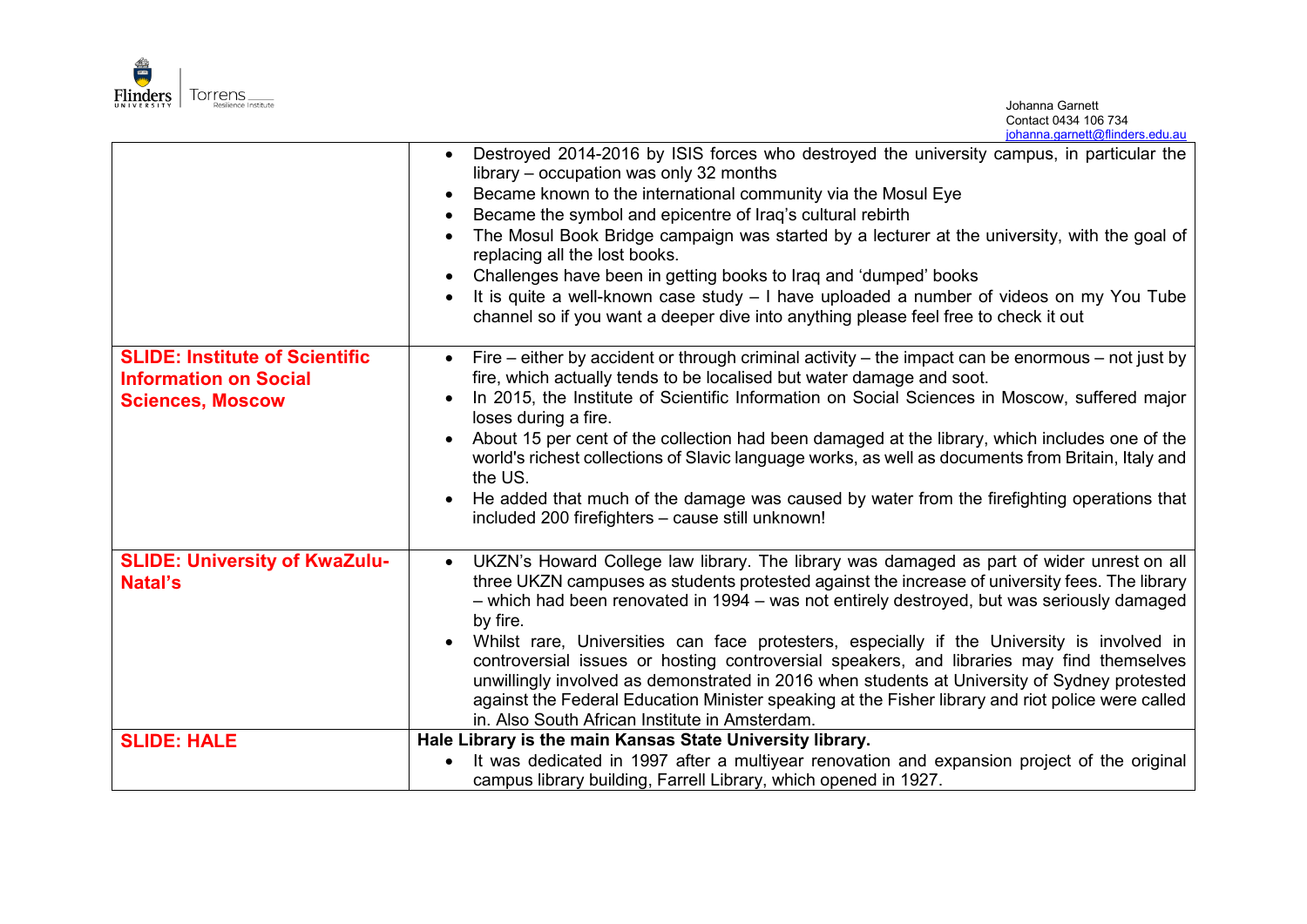

|                            | Hale Library has more than 400,000 square feet of space and has more than two million books                                                                                                                                                                                                                                                                                                                                                                                                                                                                                                                                                                                                                                                                                                                      |
|----------------------------|------------------------------------------------------------------------------------------------------------------------------------------------------------------------------------------------------------------------------------------------------------------------------------------------------------------------------------------------------------------------------------------------------------------------------------------------------------------------------------------------------------------------------------------------------------------------------------------------------------------------------------------------------------------------------------------------------------------------------------------------------------------------------------------------------------------|
|                            | in its collection.<br>May 22 2018, a fire broke out in the roof; damage was limited to a portion of the roof of the<br>original Farrell Library section with extensive water and smoke damage throughout. Controlled<br>in four hours. Seventy firefighters responded on 12 fire apparatus.<br>Belfor Property Restoration continues assessing damage, cleaning up Hale Library and<br>determining what can be salvaged. More than 175 workers from eight states were involved.<br>Furniture was destroyed by toxic soot and smoke damage that it filled a large industrial<br>dumpster 65 times. This toxic soot also had the impact that the ductwork (550,000 sq ft<br>building) had to be taken out and cleaned. In addition, of course, firefighters used several<br>hundred thousands of gallons of water. |
|                            | Having the plan and the various relationships in place meant the Libraries were able to move<br>quickly to address the perils Hale's collections were in as the air conditioning, electricity,<br>telecommunications and other basic building services failed.                                                                                                                                                                                                                                                                                                                                                                                                                                                                                                                                                   |
|                            | As of May 22 2018 – and due to all be re-opened in 2021                                                                                                                                                                                                                                                                                                                                                                                                                                                                                                                                                                                                                                                                                                                                                          |
|                            | So a 4 hour incident will take approximately over 4 years to correct a few things here to note<br>- documented the lessons and progress - really recommend you take a look if possible - the<br>blog goes into detail about the unexpected consequences of the incident;                                                                                                                                                                                                                                                                                                                                                                                                                                                                                                                                         |
| <b>Australian Examples</b> | I will mention that in 2003 (CAVAL) conducted a survey on disaster response included incidents<br>cited by Australian university libraries over a 6 year period (1997-2003).<br>Examples included a fire hose which burst, affecting the Rare Book room; power failure across<br>multiple sites caused by a bushfire; the loss of a complete library in a bushfire; a sewage spill;<br>a small fire and flooding caused by workmen which disrupted services, and multiple examples<br>of storm damage caused by hail, resulting in a university having to close libraries for a period of<br>time and limiting services.<br>Also recently of course Canberra and Tasmania                                                                                                                                        |
| <b>SLIDE: Discussion</b>   | So what can we pull from these examples                                                                                                                                                                                                                                                                                                                                                                                                                                                                                                                                                                                                                                                                                                                                                                          |
|                            | There are a few issues perhaps not considered within the normal scope of emergency management<br>planning that university librarians may wish to consider. Interestingly, the majority of lessons learnt<br>from these particular cases focus on preparedness  things that could be done prior of course                                                                                                                                                                                                                                                                                                                                                                                                                                                                                                         |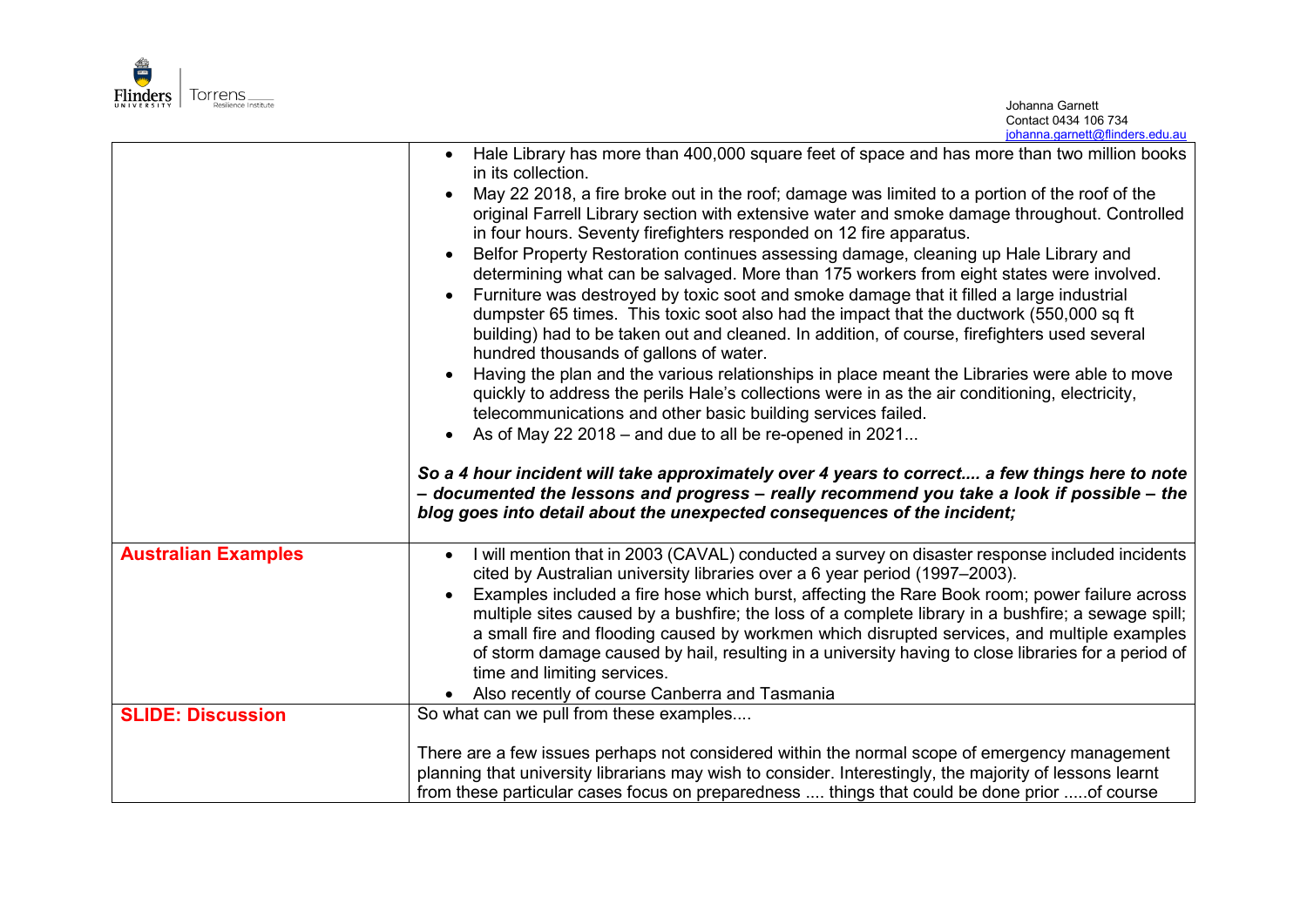

Johanna Garnett Contact 0434 106 734 [johanna.garnett@flinders.edu.au](mailto:johanna.garnett@flinders.edu.au)

| each of your libraries is different – you will have to consider your own requirements within the context<br>relevant to you                                                                                                                                                                                                                                                                                                                                                                                                                                      |
|------------------------------------------------------------------------------------------------------------------------------------------------------------------------------------------------------------------------------------------------------------------------------------------------------------------------------------------------------------------------------------------------------------------------------------------------------------------------------------------------------------------------------------------------------------------|
| The biggest things for me to take away from the literature and these case studies on this subject were<br>no emergency plan or if there was one, it was focussed on damage to collections rather than a<br>continuity of services. A plan is one tool and actually the value of creating a plan really is within<br>the discussions that take place around and during its development – this is when the policies<br>and processes tend to highlight the gaps and it is often the simple things which make the biggest<br>difference                             |
| Many comment that they also had no plan to deal with media or spontaneous volunteerism<br>$\bullet$<br>Insurance?? There is very little information on determining best practices regarding insurance<br>in university libraries                                                                                                                                                                                                                                                                                                                                 |
| The question of insurance for items, which are deemed irreplaceable, is evident in the limited<br>$\bullet$<br>literature related to insurance of special collections. However, in the majority of cases, they<br>survive, unless destroyed by fire or theft, so can be treated and restored, which costs<br>Corrigan (2008) notes his own example that two years post -Katrina, his library is still awaiting<br>$\bullet$<br>an insurance settlement to address its collections losses and the costs associated with the<br>restoration of salvaged materials. |
| Pre-contract negotiations with salvage companies<br>$\bullet$                                                                                                                                                                                                                                                                                                                                                                                                                                                                                                    |
| No data of incidents globally – this was a key for me – I could not locate any international<br>database, which logged incidents that have occurred in Uni libraries.                                                                                                                                                                                                                                                                                                                                                                                            |
| Highlight that the recovery process will take longer than expected and have consequences not<br>considered within a plan. Read and learn from other examples and think about how that would<br>apply to your library.                                                                                                                                                                                                                                                                                                                                            |
| Disasters are never the same, they are always changing, always have unexpected consequences and<br>lessons and a plan will never capture all scenarios – a plan is a great tool to have your kit but we also<br>need to consider what we do every day as an organisation to build resilience to any type of disaster                                                                                                                                                                                                                                             |
| Are we limiting our thinking around risk to just 'standard garden variety'? Are we only focussed on<br>natural hazards- the things we have learnt to expect?                                                                                                                                                                                                                                                                                                                                                                                                     |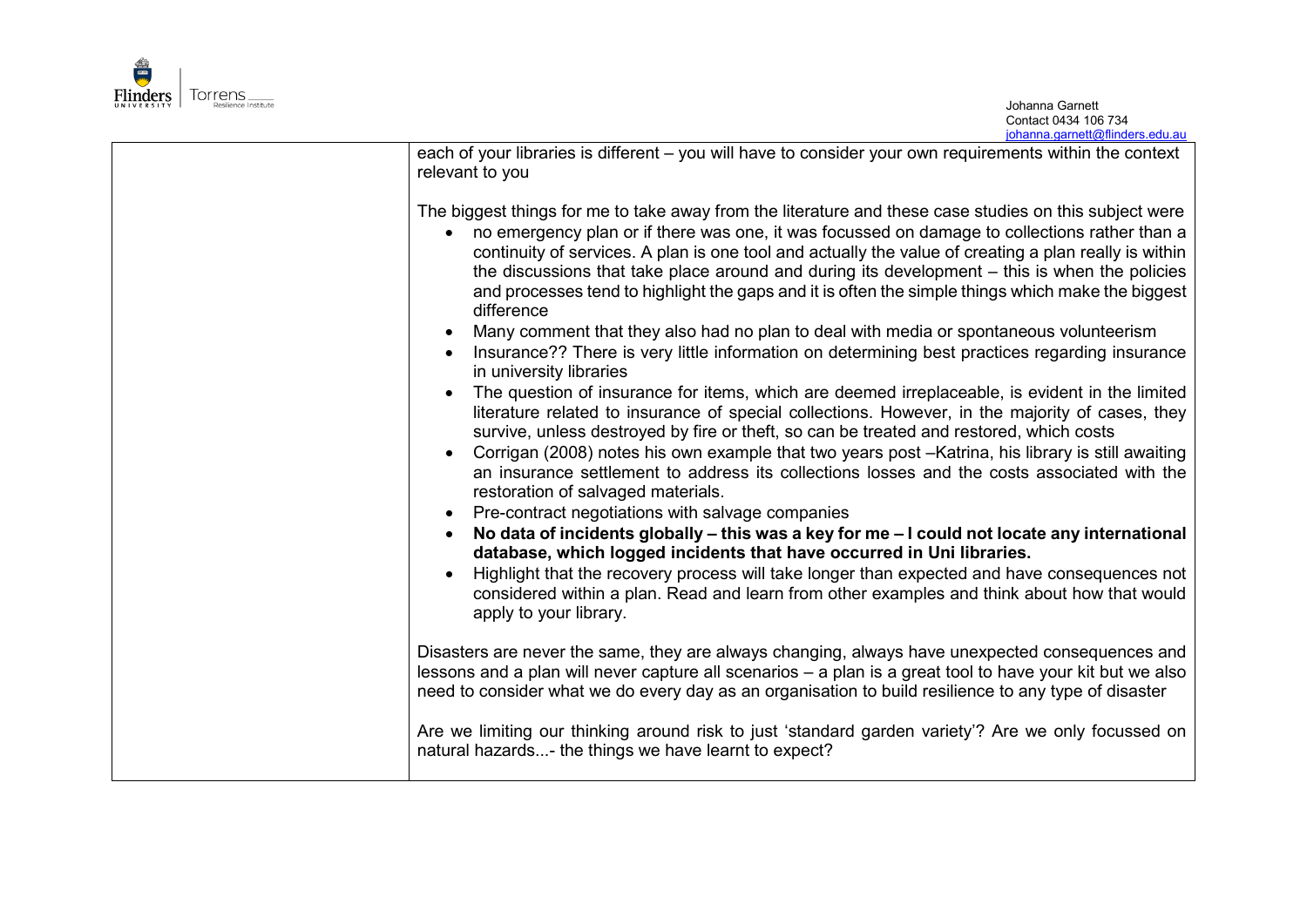

.

| What about organisational resilience and how that will help in disasters? As an organisation is your<br>plans focussed on response and recovery of just collections - what about delivery of services? Do we<br>have a vulnerability matrix for core services a planning framework for libraries that moves beyond<br>immediate emergency response and toward a longer-term goal of building strategic resilience.                                                                                                                                     |
|--------------------------------------------------------------------------------------------------------------------------------------------------------------------------------------------------------------------------------------------------------------------------------------------------------------------------------------------------------------------------------------------------------------------------------------------------------------------------------------------------------------------------------------------------------|
| Environment within the work place – do you encourage? Employees at Morgan Library in Colorado<br>noted their ability to innovate and change during the disaster, was the result of an environment where<br>experimentation and trial and error were welcomed by library management.                                                                                                                                                                                                                                                                    |
| What about constructive disobedience – do employees feel able to go against policy and procedure to<br>warn off any potential issuesdoes your training encourage people in critical thinking and flexibility?                                                                                                                                                                                                                                                                                                                                          |
| And also let's remember that events can also have a positive impact in that it can allow libraries<br>permission to release long established practices, and an opportunity to charter a new direction and<br>opportunity to adopt build back better framework. It is important for Library Management to focus on<br>positive outcomes in disasters, as disasters can "have a tendency to unveil in stark clarity the mission-<br>critical things that really matter and they can wipe the slate clean for eventual improvements" (Corrigan,<br>2008). |
| Finally, of course the bigger picture of the relationship between cultural heritage and emergency<br>management - in Australia there are rudimentary links between the two sectors. State EM plans and<br>national frameworks make very little mention of cultural heritage and yet the cultural heritage sector is<br>doing work that can link into not only resilience building but also response and recovery. I believe this<br>potential is worthy of further exploration by both sectors.                                                        |
| Thank you for listening and please ensure you continue to share your experiences and lessons - it is<br>very important and I thank you for sharing all the stories today.                                                                                                                                                                                                                                                                                                                                                                              |